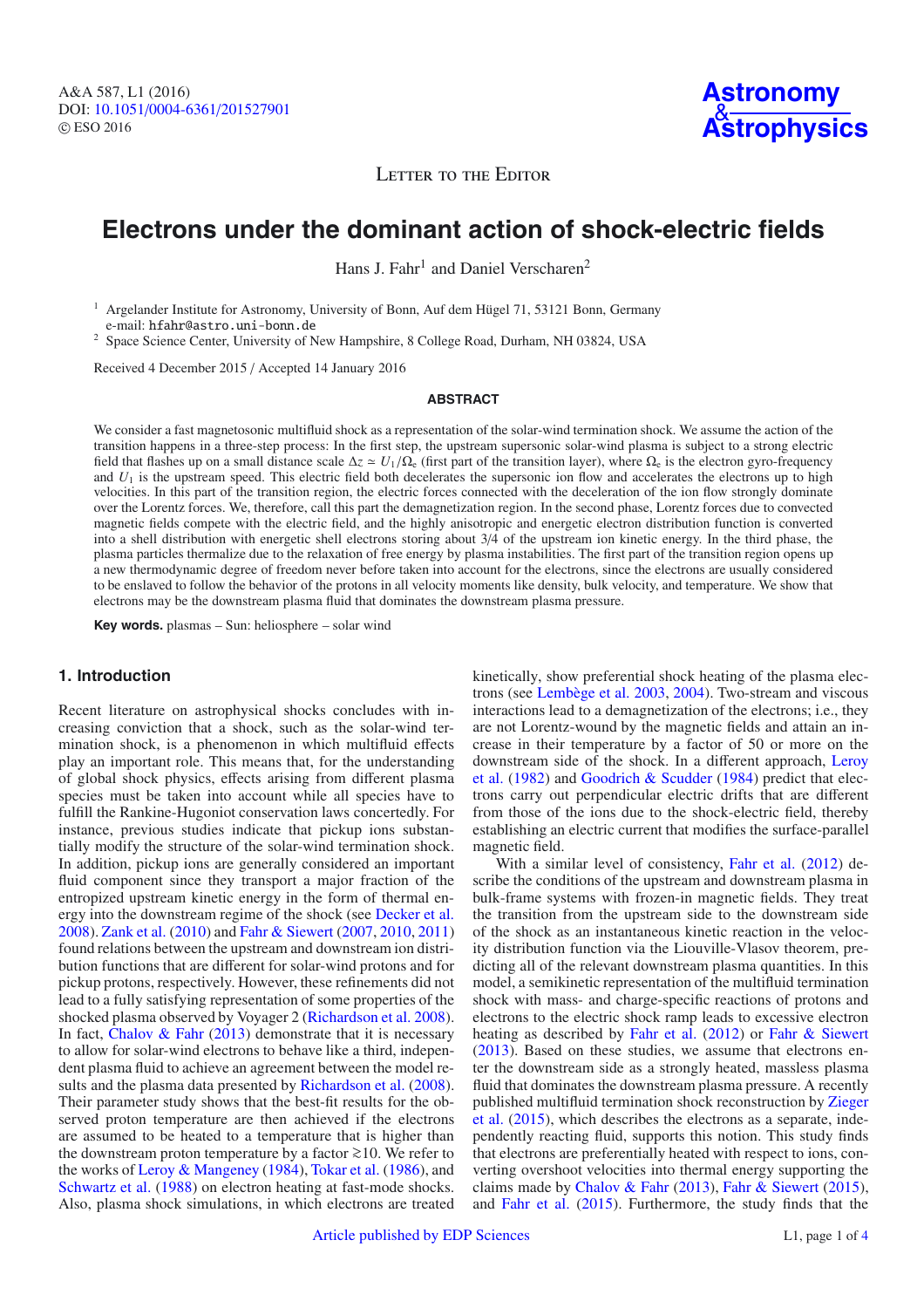<span id="page-1-0"></span>

**[Fig. 1.](http://dexter.edpsciences.org/applet.php?DOI=10.1051/0004-6361/201527901&pdf_id=1)** Illustration of the three-phase shock. Phase I: electric forces dominate the deceleration of the plasma (demagnetization region); Phase II: magnetic Lorentz forces dominate; Phase III: quasiequilibrium relaxation of the plasma and thermalization through plasma instabilities.

partial pressure of the heated electrons plays a dominant role in the downstream plasma flow.

In the following study, we investigate more carefully for what reason and in which way the plasma electrons behave as a preferentially heated fluid at the shock crossing.

# **2. The shock electric field and charge separation**

Strongly space-dependent electric and magnetic fields are typical for the transition region of astrophysical shocks, and none of the conventional test-particle descriptions, such as the expansion of the particle motion into different forms of electromagnetic drifts, apply under these conditions. This is certainly the case when electric forces locally flash up and become strongly dominant over Lorentz forces so that the latter forces can be safely neglected for the first-order motion analysis. In this section, we look into the details of this special situation that arises at shocks such as the solar wind-termination shock.

<span id="page-1-1"></span>We assume that the shock is characterized by a three-phase transition in space. In the first phase (the demagnetization region), electric forces dominate the deceleration of the plasma. In the second phase, Lorentz forces dominate the deceleration over the electric forces. While in the first two phases the transition is isothermal for protons, the third phase on the downstream side represents the region in which the particle thermalization due to streaming plasma instabilities takes place. We focus on the first phase of the shock transition (the demagnetization region). We illustrate the three-phase shock in Fig. [1.](#page-1-0)

We first estimate the typical field conditions at a shock of this nature. In a sufficiently small surface element of the termination shock, the curvature of the shock surface is negligible. We approximate this surface element under consideration as a planar surface and, consequently, assume a one-dimensional geometry of the system. In this approximation, the shock parameters only depend on the coordinate *z* parallel to the shock normal. We assume a representation of the ion bulk-flow velocity *U* as a function of *z* of the form

$$
U(z) = U_1 - \frac{1}{2}\Delta U \left[ 1 + \tanh\left(\frac{z}{\alpha}\right) \right]
$$
 (1)

where  $\Delta U = U_1 - U_2$ . Indexes 1 and 2 characterize the asymptotic upstream and downstream conditions of the flow, respectively. The quantity  $\alpha$  determines the transition length at the shock. We choose the coordinate system in which *B* lies in the *x*-*z*-plane. In addition, we assume that the *B*-field is frozen into the main momentum flow (i.e,. the ion flow). Therefore, the frozen-in condition under steady-state conditions, ∂*B*/∂*t* = ∇ ×  $[**U** \times **B**] = 0$ , yields

$$
\boldsymbol{B} = \boldsymbol{B}_x(z) + \boldsymbol{B}_z \tag{2}
$$

in our one-dimensional coordinate system, where  $B_z = B_{z1}$ const. and  $B_x = B_{x1}U_1/U(z)$ .

The *z*-component of the ion momentum equation is written as

$$
m_{\rm p}U\frac{\mathrm{d}U}{\mathrm{d}z} = -\frac{1}{n_{\rm p}}\frac{\mathrm{d}P_{\rm p}}{\mathrm{d}z} + eE,\tag{3}
$$

<span id="page-1-2"></span>where  $m_p$  is the proton mass *e* is the elementary charge, *E* is the electric field that is parallel to the flow direction  $\hat{\boldsymbol{e}}_z$ ,  $\boldsymbol{P}_p$ is the proton pressure, and  $n<sub>p</sub>$  is the proton density (see also [Verscharen & Fahr 2008](#page-3-20); [Fahr & Siewert 2013](#page-3-15)). In our isothermal approximation ( $T_p$  = const.) for the first phase of the shock transition, we find for the pressure-gradient term in the momentum equation by applying the flux-conservation requirement  $\Phi_e = \Phi_p = n_p U = \text{const.}$  that

$$
-\frac{1}{n_p}\frac{dP_p}{dz} = \frac{k_B T_p}{U}\frac{dU}{dz},\tag{4}
$$

where  $k_B$  is the Boltzmann constant. This leads to the following expression for the electric field

$$
E = \frac{m_{\rm p}}{e} U \frac{\mathrm{d}U}{\mathrm{d}z} \left( 1 - \frac{1}{2} \frac{c_{\rm p}^2}{U^2} \right),\tag{5}
$$

where  $c_p = \sqrt{2k_B T_p/m_p}$  is the ion thermal speed. The correction term  $c_p^2 / U^2$  on the right-hand side is small compared to 1 for high-Mach-number shocks in the first phase of the shock transition, which justifies neglecting the pressure gradient. With Eq.  $(1)$ , the electric field as a function of *z* is given by

$$
E = -\frac{m_{\rm p}}{2e\alpha}U\,\Delta U \text{sech}^2\left(\frac{z}{\alpha}\right). \tag{6}
$$

The electric field *E* is self-consistently generated by the charge separation between protons and electrons according to Gauss' law:

$$
\frac{\mathrm{d}E}{\mathrm{d}z} = 4\pi e \left( n_{\mathrm{p}} - n_{\mathrm{e}} \right). \tag{7}
$$

#### <span id="page-1-3"></span>**3. Dominance of electric forces over Lorentz forces**

We can assume that, as long as the electric force is much stronger than the Lorentz force on the electrons, the motion of a single electron with electron velocity ve*<sup>z</sup>* corresponds to a permanent linear acceleration according to

$$
m_{\rm e}v_{\rm ez}\frac{\mathrm{d}v_{\rm ez}}{\mathrm{d}z} = -eE.\tag{8}
$$

Integrating leads to

$$
\frac{1}{2}m_{\rm e}v_{\rm e}^2\Big|_{-\Delta}^{+\Delta} = -\int_{-\Delta}^{+\Delta} eE\,\mathrm{d}z.\tag{9}
$$

We assume that the initial energy of an electron with a velocity equal to the bulk-flow velocity on the upstream side,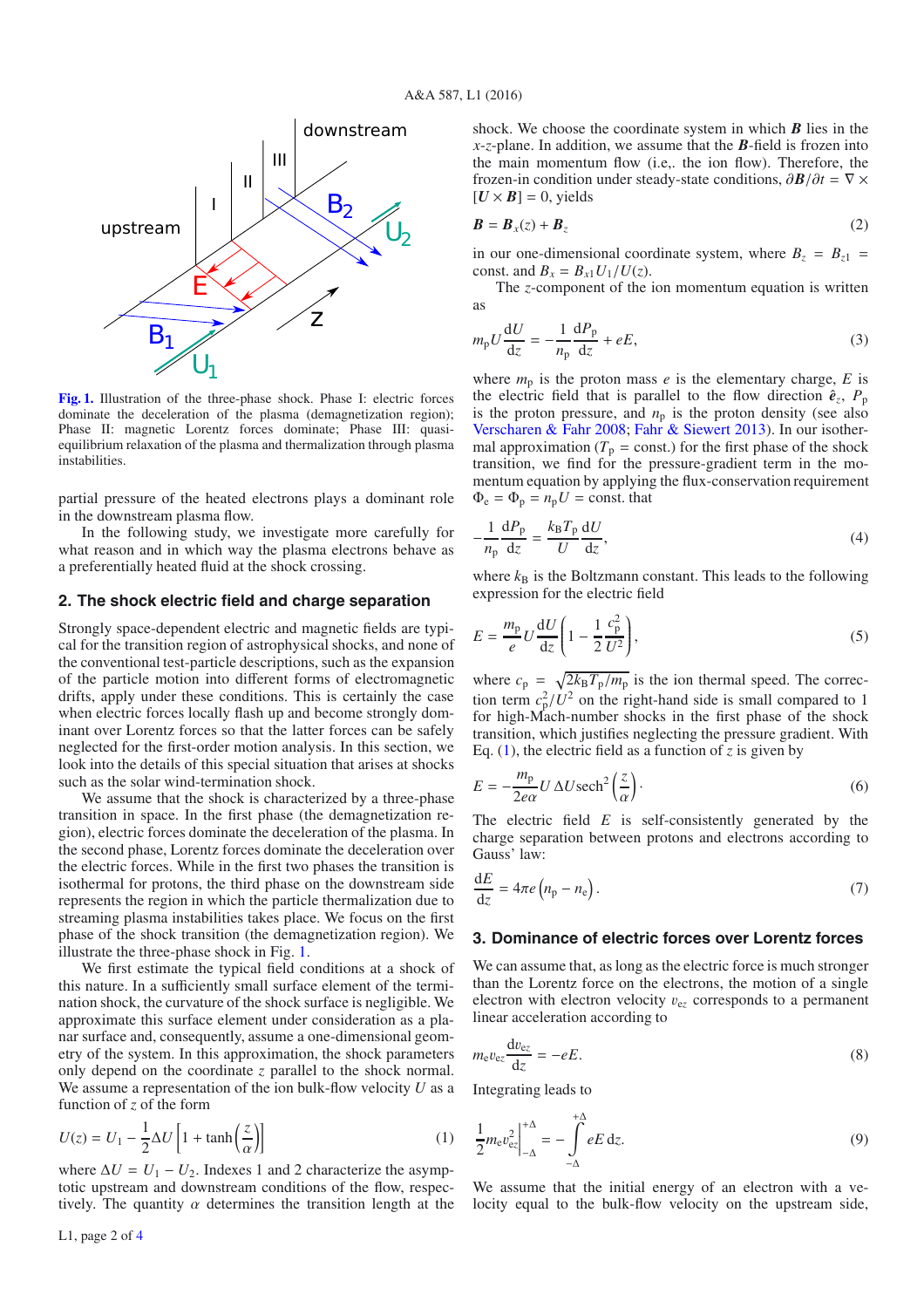$\epsilon_{\rm e0} = m_{\rm e} U_1^2 / 2$ , is negligible compared to the resulting downstream energy. We note that protons and electrons have equal upstream bulk velocities  $U_1$  as well as equal upstream densities  $n_1$ . With this assumption and Eq. [\(5\)](#page-1-2) in the limit  $c_p^2/U^2 \ll 1$ , we find for the *z*-dependent kinetic energy of the electron that

$$
\frac{1}{2}m_{\rm e}v_{\rm eg}^2 = -\int_{-\infty}^{\bar{z}} eE(z')dz' = \frac{m_{\rm p}}{2\alpha}\Delta U \int_{-\infty}^{\bar{z}} U(z')\mathrm{sech}^2\left(\frac{z'}{\alpha}\right)dz'
$$

$$
= \frac{1}{2}m_{\rm p}\Delta U \left\{ \left(U_1 - \frac{\Delta U}{2}\right) \left[1 + \tanh\left(\frac{z}{\alpha}\right)\right] + \frac{\Delta U}{4}\mathrm{sech}^2\left(\frac{z}{\alpha}\right) \right\}.
$$
(10)

For the downstream electron kinetic energy, we obtain with Eq.  $(10)$  that

$$
\frac{1}{2}m_{e}v_{ez}^{2} = \frac{m_{p}}{2\alpha} \Delta U \int_{-\infty}^{+\infty} U(z) \operatorname{sech}^{2} \left(\frac{z}{\alpha}\right) dz
$$
\n
$$
= \frac{1}{2}m_{p}U_{1}^{2} \left(\frac{s^{2}-1}{s^{2}}\right) = 0.84 \frac{1}{2}m_{p}U_{1}^{2},\tag{11}
$$

with the observed compression ratio  $s = U_1/U_2 \approx 2.5$  (see [Richardson et al. 2008](#page-3-5)). Therefore, the shock electrons may consume about 84% of the upstream proton kinetic energy, which corresponds to about 0.7 keV or  $v_{ez2} \approx 10^9$  cm/s, respectively.

<span id="page-2-3"></span>We choose an electron with  $v_{ez1} = U_1$  and follow its trajectory through the shock. This electron fulfills  $v_{ez}(z) = U_e(z)$ throughout its transit. With this condition and flux conservation,  $n_e U_e$  = const., we directly determine the upstream-todownstream density ratio for the electrons as

<span id="page-2-1"></span>
$$
\frac{n_{e2}}{n_1} = \frac{U_1}{U_{e2}} = \sqrt{\frac{m_e}{m_p}} \sqrt{\frac{s^2}{s^2 - 1}} = 0.025,
$$
\n(12)

which translates to  $U_{e2} = 40U_1$ .

The electric acceleration of the electron, however, only dominates compared to the acceleration due to Lorentz forces as long as

$$
|eE| \ge \left| \frac{e}{c} v_{\rm ez} B_x \right|.
$$
 (13)

This condition limits the resulting velocity to

$$
|v_{\rm ez}| \le \left| \frac{c}{B_x} E \right| = \left| \frac{1}{2\alpha} \frac{\Delta U}{U_1} \frac{m_{\rm p} c}{e B_{x1}} U^2 \text{sech}^2 \left( \frac{z}{\alpha} \right) \right|,\tag{14}
$$

which we write in normalized units as

$$
\left|\frac{v_{\text{e}z}}{U_1}\right| \le \left|\frac{1}{2}\frac{U_1}{\Omega_{\text{px1}}\alpha} \left(\frac{U}{U_1}\right)^2 \frac{\Delta U}{U_1} \text{sech}^2\left(\frac{z}{\alpha}\right)\right|,\tag{15}
$$

where  $\Omega_{px1} = eB_{x1}/m_p c$ . We define the normalized threshold velocity  $v_{\text{thr}}/U_1$  as the right-hand side of Eq. [\(15\)](#page-2-1). Beyond this limit, Lorentz forces begin to compete with electric forces and need to be taken into account. We show this condition in Fig. [2.](#page-2-2) The black solid line shows the threshold velocity  $v_{\text{thr}}$  in units of the upstream bulk velocity *U*1. Considering again an electron with  $v_{e\bar{z}}(z) \approx U_e(z)$ , we determine the profile of  $U_e$  as a function of *z* from Eq. [\(10\)](#page-2-0). We show this profile as the red dashed line in Fig [2.](#page-2-2) The bulk velocity fulfills the condition in Eq. [\(15\)](#page-2-1) in the range between  $z \approx -1.5\alpha$  and  $z \approx -0.1\alpha$ . We also plot the sum of the electron bulk velocity and the upstream electron thermal speed as the green dashed line. This line indicates the region in

<span id="page-2-2"></span><span id="page-2-0"></span>

**[Fig. 2.](http://dexter.edpsciences.org/applet.php?DOI=10.1051/0004-6361/201527901&pdf_id=2)** Electron bulk velocity  $U_e$  from Eq. [\(10\)](#page-2-0), threshold velocity  $v_{\text{thr}}$ from Eq. [\(15\)](#page-2-1), and  $U_e + c_{e1}$ , where  $c_{e1} = \sqrt{2k_B T_{e1}/m_e}$  is the upstream electron thermal speed, as functions of the spatial coordinate *z*. We use the following parameters:  $s = 2.5$ ,  $U_1 = 4 \times 10^7$  cm/s,  $B_{x1} = 2 \times 10^{-7}$  G,  $\alpha = 10^8$  cm, and  $T_{\text{e1}} = 2 \times 10^4$  K.

which the majority of the solar-wind electrons fulfill Eq. [\(15\)](#page-2-1). This condition is fulfilled between  $z \approx -1.2\alpha$  and  $z \approx -0.1\alpha$ . As these considerations show, the demagnetization region is restricted to the region  $z < 0$ .

In the limit of a quasi-parallel shock,  $\Omega_{px1} \rightarrow 0$  which leads to  $v_{\text{thr}} \rightarrow \infty$ . Therefore, the quasi-parallel shock is solely a result of the electrostatic interaction while Lorentz forces are negligible. On the other hand, a quasi-perpendicular shock still has a finite  $v_{\text{thr}}$ , which can be  $> U_e$  depending on the finite shock parameters  $U_1$ ,  $\Omega_{px1}$ , and  $\alpha$ .

## <span id="page-2-5"></span>**4. Motion under first-order Lorentz forces**

We assume that, within a finite region, the electric forces are strongly dominant according to Eq.  $(13)$ . The zeroth-order motion of an electron is then determined by

$$
\frac{\mathrm{d}v_{\mathrm{e}}^0}{\mathrm{d}t} = -\frac{e}{m_{\mathrm{e}}}E,\tag{16}
$$

<span id="page-2-4"></span>while the first-order Lorentz force is given by

$$
\mathbf{K}_{\mathcal{L}}^1 = -\frac{e}{c} \left[ \mathbf{v}_{\mathbf{e}}^0 \times \mathbf{B} \right]. \tag{17}
$$

Under the assumption that the electric field is purely oriented along the *z*-direction, we obtain

$$
v_{\rm e}^{0^2}(z) - v_{\rm e1}^{0^2} = -2 \int_{-\infty}^{z} \frac{e}{m_{\rm e}} E(z') \,\mathrm{d} z'.\tag{18}
$$

We furthermore assume that the upstream electron velocity  $v_{el}^0$  is negligible. Now we allow for a first-order velocity component in the y-direction (i.e., the  $\hat{e}_z \times \hat{b}$ -direction, where  $\hat{b} = B/|B|$ ) due to the first-order Lorentz force  $K^1_L$ :

$$
v_{ey}^{1} = \int_{-\infty}^{z} \frac{1}{m_e} K_{L}^{1}(z') \frac{dt}{dz'} dz',
$$
 (19)

where  $K<sub>L</sub><sup>1</sup>$  is given by

$$
K_{\rm L}^1(s) = -\frac{e}{c} \left| \left[ \mathbf{v}_{\rm e}^0(z) \times \mathbf{B}(z) \right] \right| = -\frac{e}{c} B_x(z) \sqrt{-\frac{2e}{m_{\rm e}} \int_{-\infty}^z E(z') \, \mathrm{d}z'}. \tag{20}
$$

L1, page 3 of [4](#page-3-19)